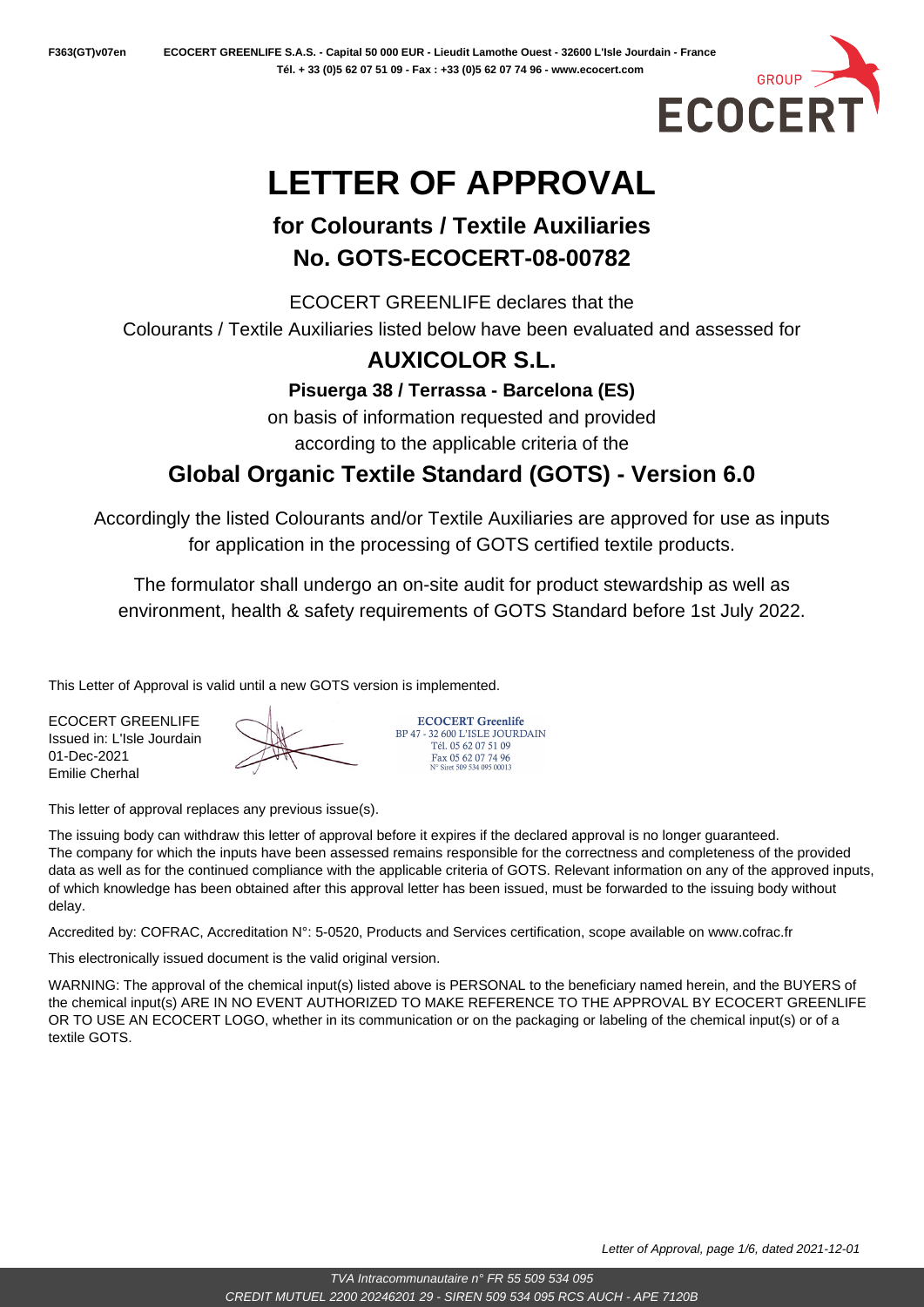GROUP **ECOCER** 

**Letter of Approval no. GOTS-ECOCERT-08-00782 for AUXICOLOR S.L.**

## **Table(s) Appendix listing the GOTS approved inputs**

#### **Auxiliaries: Antifoaming/ Deaerating**

| <b>H</b>       | <b>Trade Name of Input</b> | Type/Utilisation   Date of Approval   Date of MSDS |            |            | <b>Comments</b> | <b>Restrictions</b> |
|----------------|----------------------------|----------------------------------------------------|------------|------------|-----------------|---------------------|
| <b>AUXICOL</b> |                            |                                                    |            |            |                 |                     |
|                | AUXICOL JET                | Antifoaming/ Deaerating                            | 2021-04-06 | 2020-10-22 |                 |                     |

#### **Auxiliaries: Bleaching**

| #              | <b>Trade Name of Input</b> |           | Type/Utilisation   Date of Approval   Date of MSDS |            | <b>Comments</b> | <b>Restrictions</b> |
|----------------|----------------------------|-----------|----------------------------------------------------|------------|-----------------|---------------------|
| <b>AUXICOL</b> |                            |           |                                                    |            |                 |                     |
|                | <b>AUXICOL EST</b>         | Bleaching | 2020-09-11                                         | 2020-05-22 |                 |                     |

### **Auxiliaries: Detergent (Dyeing)**

| # | <b>Trade Name of Input</b> | <b>Type/Utilisation</b> | <b>Date of Approval Date of MSDS</b> |            | <b>Comments</b> | <b>Restrictions</b> |
|---|----------------------------|-------------------------|--------------------------------------|------------|-----------------|---------------------|
|   | I DYEING AUXILIARIES .     |                         |                                      |            |                 |                     |
|   | AUXIDET RD                 | Detergent (Dyeing)      | 2020-09-21                           | 2019-10-30 |                 |                     |

#### **Auxiliaries: Dyeing**

| #  | <b>Trade Name of Input</b> | <b>Type/Utilisation</b> | Date of Approval Date of MSDS |            | <b>Comments</b> | <b>Restrictions</b> |  |  |  |
|----|----------------------------|-------------------------|-------------------------------|------------|-----------------|---------------------|--|--|--|
|    | <b>AUXICOL</b>             |                         |                               |            |                 |                     |  |  |  |
| 4  | <b>AUXICOL SDS</b>         | Dyeing                  | 2020-09-21                    | 2020-05-22 |                 |                     |  |  |  |
| 5  | <b>AUXICOL STR CONC</b>    | Dyeing                  | 2020-09-21                    | 2020-03-10 |                 |                     |  |  |  |
| 6  | <b>AUXICOL TPL Liq</b>     | Dyeing                  | 2020-10-14                    | 2020-02-05 |                 |                     |  |  |  |
|    | <b>DYEING AUXILIARIES</b>  |                         |                               |            |                 |                     |  |  |  |
| 7  | <b>AUXICLEAN LDR</b>       | Dyeing                  | 2020-10-14                    | 2020-02-03 |                 |                     |  |  |  |
| 8  | <b>AUXIFIX AS-11</b>       | Dyeing                  | 2020-10-14                    | 2020-06-02 |                 |                     |  |  |  |
| 9  | <b>AUXIFIX EAP</b>         | Dyeing                  | 2020-09-21                    | 2019-07-16 |                 |                     |  |  |  |
| 10 | <b>AUXIGAL PRD</b>         | Dyeing                  | 2020-11-05                    | 2020-06-02 |                 |                     |  |  |  |

Letter of Approval, page 2/6, dated 2021-12-01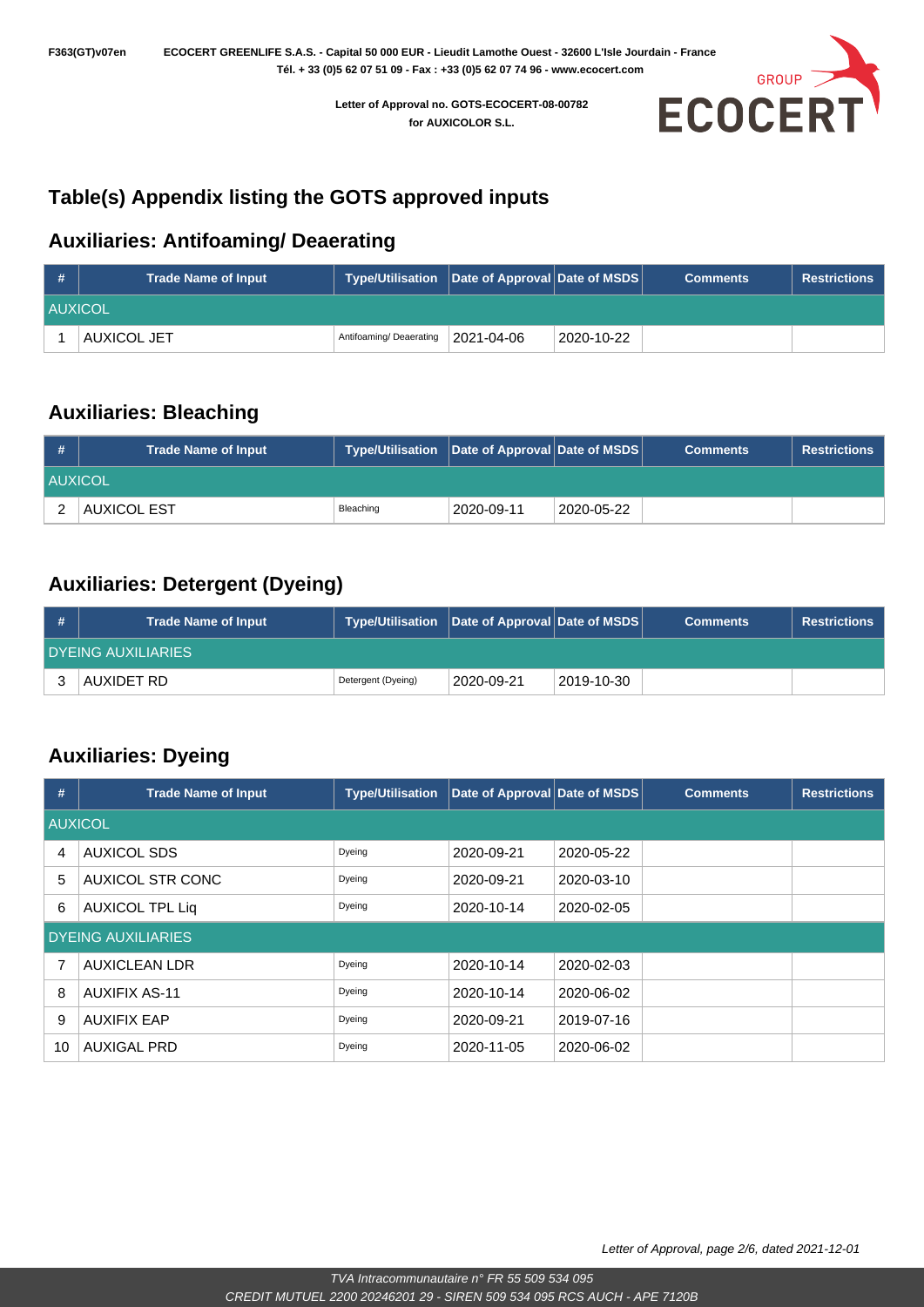**F363(GT)v07en ECOCERT GREENLIFE S.A.S. - Capital 50 000 EUR - Lieudit Lamothe Ouest - 32600 L'Isle Jourdain - France Tél. + 33 (0)5 62 07 51 09 - Fax : +33 (0)5 62 07 74 96 - www.ecocert.com** 



**Letter of Approval no. GOTS-ECOCERT-08-00782 for AUXICOLOR S.L.**

| #  | <b>Trade Name of Input</b> | <b>Type/Utilisation</b> | Date of Approval Date of MSDS |            | <b>Comments</b> | <b>Restrictions</b> |
|----|----------------------------|-------------------------|-------------------------------|------------|-----------------|---------------------|
| 11 | <b>AUXILUBE ANL</b>        | Dyeing                  | 2020-10-14                    | 2019-10-31 |                 |                     |
| 12 | <b>AUXILUBE LG</b>         | Dyeing                  | 2020-09-23                    | 2020-02-26 |                 |                     |
| 13 | AUXISOL AF BASE            | Dyeing                  | 2020-09-28                    | 2020-06-02 |                 |                     |
| 14 | AUXISOL W-555              | Dyeing                  | 2020-10-14                    | 2019-09-17 |                 |                     |
| 15 | <b>AUXITEX GPL</b>         | Dyeing                  | 2020-10-27                    | 2020-06-02 |                 |                     |
| 16 | <b>AUXITEX OLG</b>         | Dyeing                  | 2020-09-29                    | 2020-06-02 |                 |                     |
| 17 | <b>AUXITEX WS</b>          | Dyeing                  | 2021-05-20                    | 2021-05-19 |                 |                     |
| 18 | <b>AUXIWET PS-33</b>       | Dyeing                  | 2020-10-14                    | 2019-11-04 |                 |                     |

#### **Auxiliaries: Ink Jet Printing**

| #  | <b>Trade Name of Input</b> | <b>Type/Utilisation</b> | Date of Approval Date of MSDS |            | <b>Comments</b> | <b>Restrictions</b> |  |  |  |
|----|----------------------------|-------------------------|-------------------------------|------------|-----------------|---------------------|--|--|--|
|    | <b>DIGITAL PRINTING</b>    |                         |                               |            |                 |                     |  |  |  |
| 19 | AUXIFIX WFI CONC           | Ink Jet Printing        | 2020-09-21                    | 2019-09-03 |                 |                     |  |  |  |
| 20 | AUXIJET DIGITAL AP-67      | Ink Jet Printing        | 2020-09-23                    | 2019-10-30 |                 |                     |  |  |  |
| 21 | AUXIJET DIGITAL PFS        | Ink Jet Printing        | 2020-09-23                    | 2019-09-17 |                 |                     |  |  |  |
| 22 | AUXIJET DIGITAL PPT        | Ink Jet Printing        | 2020-09-23                    | 2019-10-03 |                 |                     |  |  |  |

#### **Auxiliaries: Oxidizing**

| #              | <b>Trade Name of Input</b> | Type/Utilisation   Date of Approval   Date of MSDS |            |            | <b>Comments</b> | <b>Restrictions</b> |
|----------------|----------------------------|----------------------------------------------------|------------|------------|-----------------|---------------------|
| <b>AUXICOL</b> |                            |                                                    |            |            |                 |                     |
| 23             | AUXICOL OR                 | Oxidizing                                          | 2020-09-21 | 2018-09-05 |                 |                     |

#### **Auxiliaries: Printing (other)**

| #                  | <b>Trade Name of Input</b> | Type/Utilisation | Date of Approval Date of MSDS |            | <b>Comments</b> | <b>Restrictions</b> |  |  |
|--------------------|----------------------------|------------------|-------------------------------|------------|-----------------|---------------------|--|--|
|                    | <b>AUTOPRINT</b>           |                  |                               |            |                 |                     |  |  |
| 24                 | <b>AUTOPRINT S-ECO</b>     | Printing (other) | 2020-09-18                    | 2019-06-20 |                 |                     |  |  |
| <b>AUXIBLOCKER</b> |                            |                  |                               |            |                 |                     |  |  |
| 25                 | AUXIBLOCKER AMS            | Printing (other) | 2020-09-18                    | 2019-06-10 |                 |                     |  |  |

Letter of Approval, page 3/6, dated 2021-12-01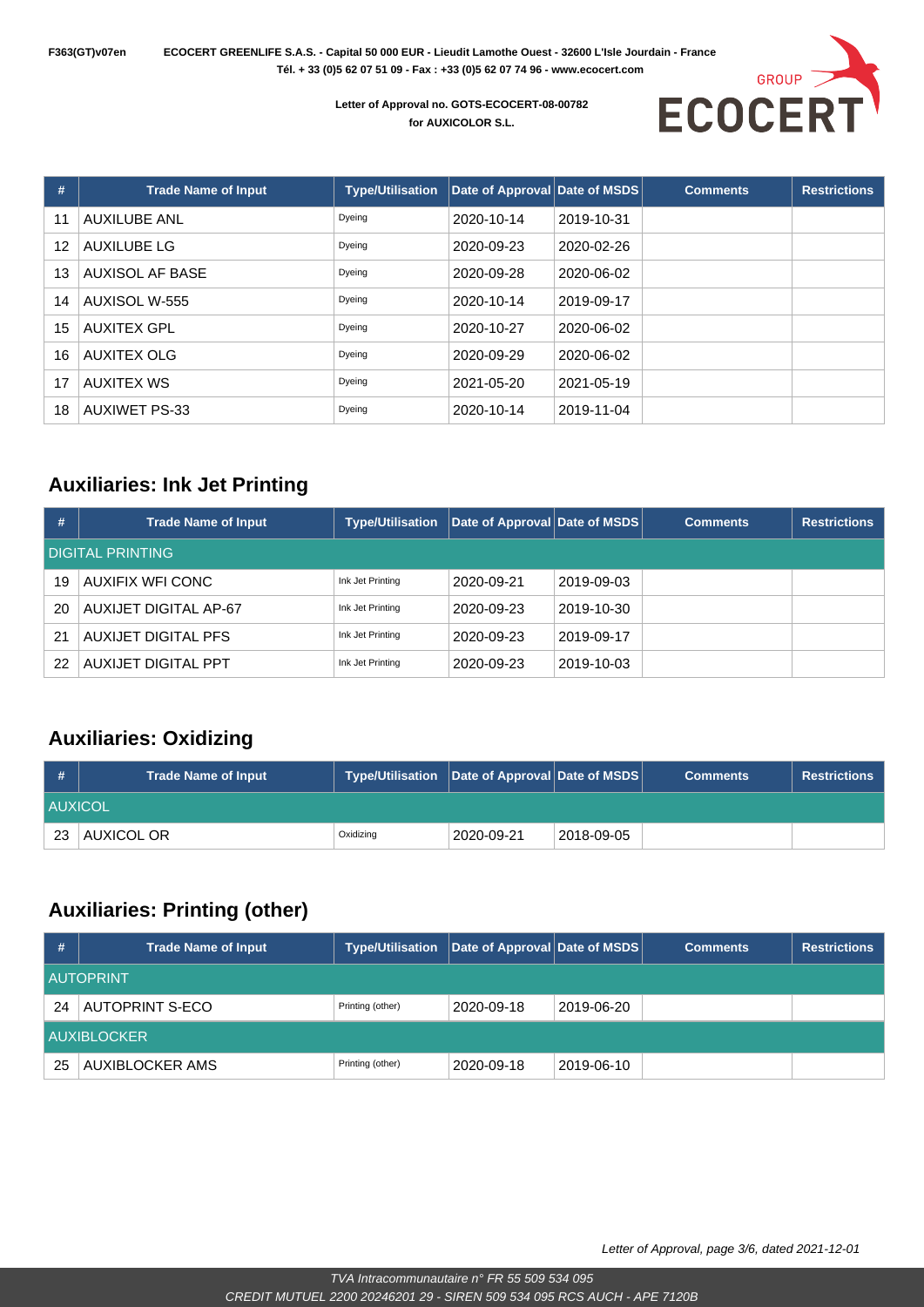

**Letter of Approval no. GOTS-ECOCERT-08-00782 for AUXICOLOR S.L.**

| #  | <b>Trade Name of Input</b>      | <b>Type/Utilisation</b> | Date of Approval Date of MSDS |            | <b>Comments</b> | <b>Restrictions</b> |
|----|---------------------------------|-------------------------|-------------------------------|------------|-----------------|---------------------|
| 26 | <b>AUXIBLOCKER SB</b>           | Printing (other)        | 2020-09-28                    | 2020-02-25 |                 |                     |
|    | <b>AUXIFLOCK</b>                |                         |                               |            |                 |                     |
| 27 | <b>AUXIFLOCK AX</b>             | Printing (other)        | 2020-09-23                    | 2018-03-22 |                 |                     |
| 28 | <b>AUXIPLAST FLOCK ECO</b>      | Printing (other)        | 2020-09-23                    | 2018-04-09 |                 |                     |
|    | <b>AUXIFOAM</b>                 |                         |                               |            |                 |                     |
| 29 | <b>AUXIFOAM FBR</b>             | Printing (other)        | 2020-10-14                    | 2018-04-09 |                 |                     |
| 30 | <b>AUXIFOAM PPW</b>             | Printing (other)        | 2020-09-23                    | 2020-03-23 |                 |                     |
| 31 | <b>AUXIFOAM PPW BASE</b>        | Printing (other)        | 2020-10-27                    | 2020-04-30 |                 |                     |
| 32 | <b>AUXIFOAM WHITE</b>           | Printing (other)        | 2020-06-26                    | 2020-05-11 |                 |                     |
|    | <b>AUXIPLAST</b>                |                         |                               |            |                 |                     |
| 33 | <b>AUXIPLAST FOIL LS</b>        | Printing (other)        | 2021-04-06                    | 2019-09-17 |                 |                     |
| 34 | AUXIPLAST NEUTRAL ECO 2013      | Printing (other)        | 2020-09-28                    | 2020-03-09 |                 |                     |
| 35 | AUXIPLAST NEUTRAL RT            | Printing (other)        | 2020-09-28                    | 2020-04-01 |                 |                     |
| 36 | <b>AUXIPLAST TRN ECO 2013</b>   | Printing (other)        | 2020-10-13                    | 2020-02-27 |                 |                     |
| 37 | <b>AUXIPLAST TRN HF</b>         | Printing (other)        | 2020-09-29                    | 2020-04-01 |                 |                     |
| 38 | <b>AUXIPLAST TRN RT</b>         | Printing (other)        | 2020-09-29                    | 2020-04-01 |                 |                     |
| 39 | <b>AUXIPLAST TRN SOFT</b>       | Printing (other)        | 2020-10-13                    | 2019-01-09 |                 |                     |
| 40 | <b>AUXIPLAST WHITE ECO 2013</b> | Printing (other)        | 2020-09-29                    | 2020-03-10 |                 |                     |
| 41 | <b>AUXIPLAST WHITE HF</b>       | Printing (other)        | 2020-09-29                    | 2020-04-01 |                 |                     |
| 42 | <b>AUXIPLAST WHITE RT</b>       | Printing (other)        | 2020-09-29                    | 2020-05-08 |                 |                     |
| 43 | <b>AUXIPLAST WHITE SOFT</b>     | Printing (other)        | 2020-09-29                    | 2019-01-09 |                 |                     |
| 44 | PRIME PASTE                     | Printing (other)        | 2021-04-06                    | 2020-11-02 |                 |                     |
| 45 | <b>WHITE BASE</b>               | Printing (other)        | 2021-04-06                    | 2020-06-08 |                 |                     |
|    | <b>AUXIPRINT</b>                |                         |                               |            |                 |                     |
| 46 | BLANCO AUXIPRINT S-500 HV       | Printing (other)        | 2020-09-29                    | 2020-02-25 |                 |                     |
| 47 | <b>BLANCO AUXIPRINT S-600</b>   | Printing (other)        | 2020-09-29                    | 2020-03-10 |                 |                     |
|    | <b>AUXIRAN</b>                  |                         |                               |            |                 |                     |
| 48 | <b>AUXIRAN ACR-ECO</b>          | Printing (other)        | 2020-09-29                    | 2018-04-09 |                 |                     |
| 49 | <b>AUXIRAN GN-40</b>            | Printing (other)        | 2020-10-14                    | 2019-10-04 |                 |                     |
| 50 | <b>AUXIRAN RM-50</b>            | Printing (other)        | 2020-09-29                    | 2018-12-19 |                 |                     |
|    | <b>METALLCROM</b>               |                         |                               |            |                 |                     |
| 51 | METALLCROM EXTRA BRILL ERR      | Printing (other)        | 2020-10-14                    | 2020-10-02 |                 |                     |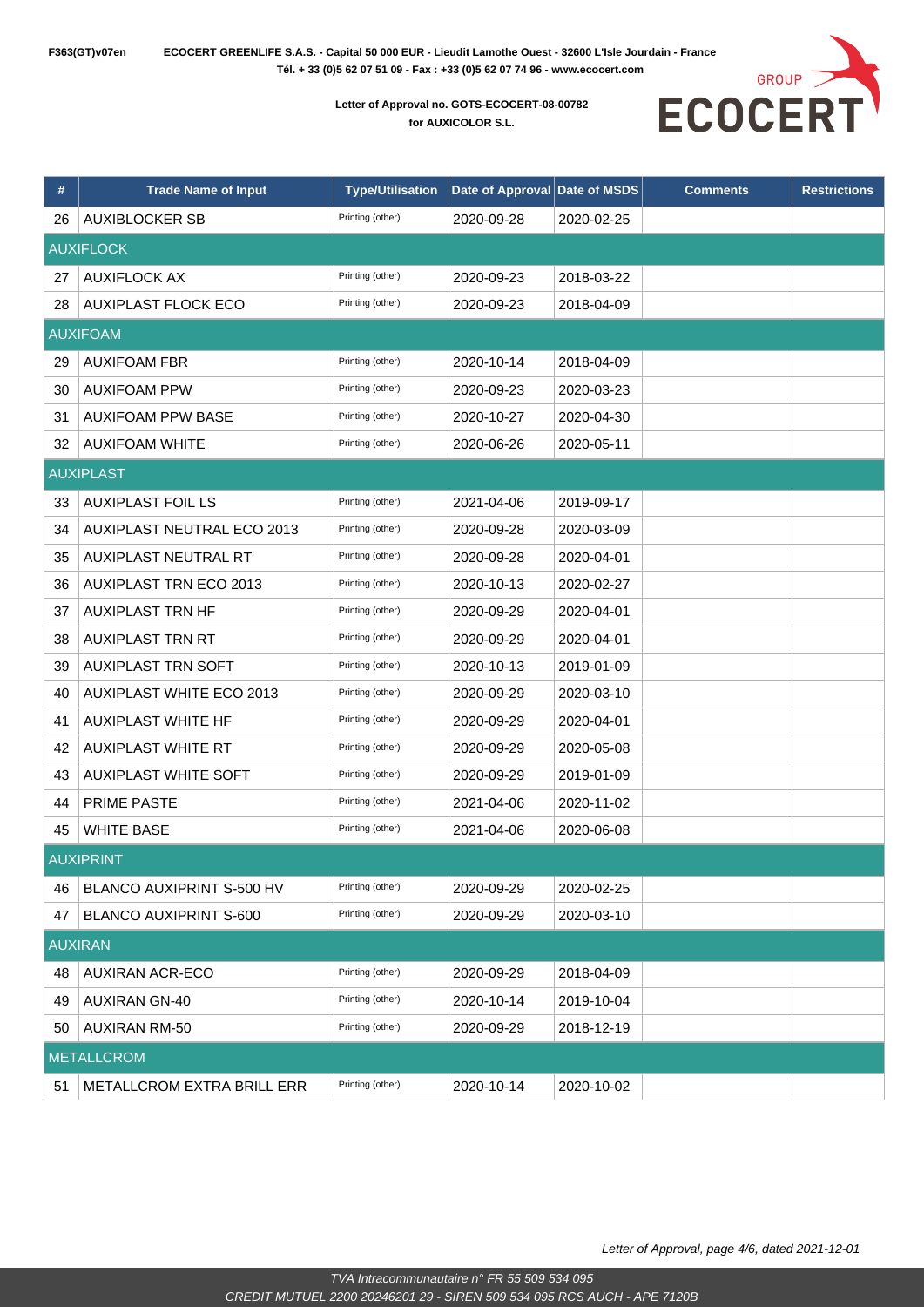

#### **Letter of Approval no. GOTS-ECOCERT-08-00782 for AUXICOLOR S.L.**

| #  | <b>Trade Name of Input</b>  | <b>Type/Utilisation</b> | Date of Approval Date of MSDS |            | <b>Comments</b>               | <b>Restrictions</b> |  |  |  |
|----|-----------------------------|-------------------------|-------------------------------|------------|-------------------------------|---------------------|--|--|--|
|    | <b>PRINTING AUXILIARIES</b> |                         |                               |            |                               |                     |  |  |  |
| 52 | <b>AUXICLEAR APT</b>        | Printing (other)        | 2021-04-14                    | 2020-10-20 |                               |                     |  |  |  |
| 53 | <b>AUXICLEAR APT-N</b>      | Printing (other)        | 2021-05-20                    | 2019-02-28 |                               |                     |  |  |  |
| 54 | FIJADOR LT-130              | Printing (other)        | 2020-09-29                    | 2020-03-11 | Must not be used for coating. |                     |  |  |  |
| 55 | PERFILANTE EXTRA            | Printing (other)        | 2020-10-13                    | 2019-07-18 |                               |                     |  |  |  |
| 56 | SUAVIZANTE SLK              | Printing (other)        | 2020-11-26                    | 2019-03-20 |                               |                     |  |  |  |
|    | <b>WONDERBRILL</b>          |                         |                               |            |                               |                     |  |  |  |
| 57 | WONDERBRILL SOFT ECO        | Printing (other)        | 2020-09-30                    | 2018-10-21 |                               |                     |  |  |  |
|    | <b>WONDERLAC</b>            |                         |                               |            |                               |                     |  |  |  |
| 58 | WONDERLAC MT-SUPER ECO      | Printing (other)        | 2020-09-30                    | 2020-03-10 |                               |                     |  |  |  |
| 59 | <b>WONDERLAC NEUTRAL</b>    | Printing (other)        | 2020-10-13                    | 2020-03-11 |                               |                     |  |  |  |
| 60 | <b>WONDERLAC WHITE</b>      | Printing (other)        | 2020-10-13                    | 2020-03-11 |                               |                     |  |  |  |

#### **Colourants: Pigment**

| #  | <b>Trade Name of Input</b>      | <b>Type/Utilisation</b> | Date of Approval Date of MSDS |            | <b>Comments</b>   | <b>Restrictions</b> |
|----|---------------------------------|-------------------------|-------------------------------|------------|-------------------|---------------------|
|    | <b>AUXIPRINT</b>                |                         |                               |            |                   |                     |
| 61 | AUXIPRINT BLACK GF CONC         | Pigment                 | 2020-09-29                    | 2019-06-18 |                   |                     |
| 62 | AUXIPRINT BLACK GF HC           | Pigment                 | 2020-10-13                    | 2020-01-29 |                   |                     |
| 63 | AUXIPRINT BLACK NC BASE         | Pigment                 | 2021-12-01                    | 2021-10-07 |                   |                     |
| 64 | <b>AUXIPRINT BLACK PP-GF</b>    | Pigment                 | 2020-09-29                    | 2019-07-18 |                   |                     |
| 65 | <b>AUXIPRINT BLACK TF</b>       | Pigment                 | 2020-09-29                    | 2019-09-17 |                   |                     |
| 66 | <b>AUXIPRINT BLUE 2G</b>        | Pigment                 | 2020-09-29                    | 2019-06-12 | Cu 4.7%           | 4)                  |
| 67 | <b>AUXIPRINT BLUE B</b>         | Pigment                 | 2020-09-29                    | 2019-06-25 | Cu 4.4 %          | 4)                  |
| 68 | <b>AUXIPRINT BLUE HBT</b>       | Pigment                 | 2020-09-29                    | 2019-09-17 | Cu 4.0%           | 4)                  |
| 69 | <b>AUXIPRINT BLUE X-BB</b>      | Pigment                 | 2020-10-27                    | 2020-05-19 | Cu 4.0%           | 4)                  |
| 70 | AUXIPRINT GOLD YELLOW 3RC       | Pigment                 | 2020-09-29                    | 2019-07-18 | AOX 4.2%          | 15)                 |
| 71 | <b>AUXIPRINT NAVY BLUE 1572</b> | Pigment                 | 2020-09-29                    | 2019-07-18 | Cu 3.4%, AOX 0.4% | 4) 15)              |
| 72 | AUXIPRINT NAVY BLUE CP          | Pigment                 | 2020-09-29                    | 2020-05-19 | Cu 2.5%, AOX 0.3% | 4) 15)              |
| 73 | AUXIPRINT NAVY BLUE HBR         | Pigment                 | 2020-09-29                    | 2019-07-18 | Cu 3.3%, AOX 0.2% | 4) 15)              |